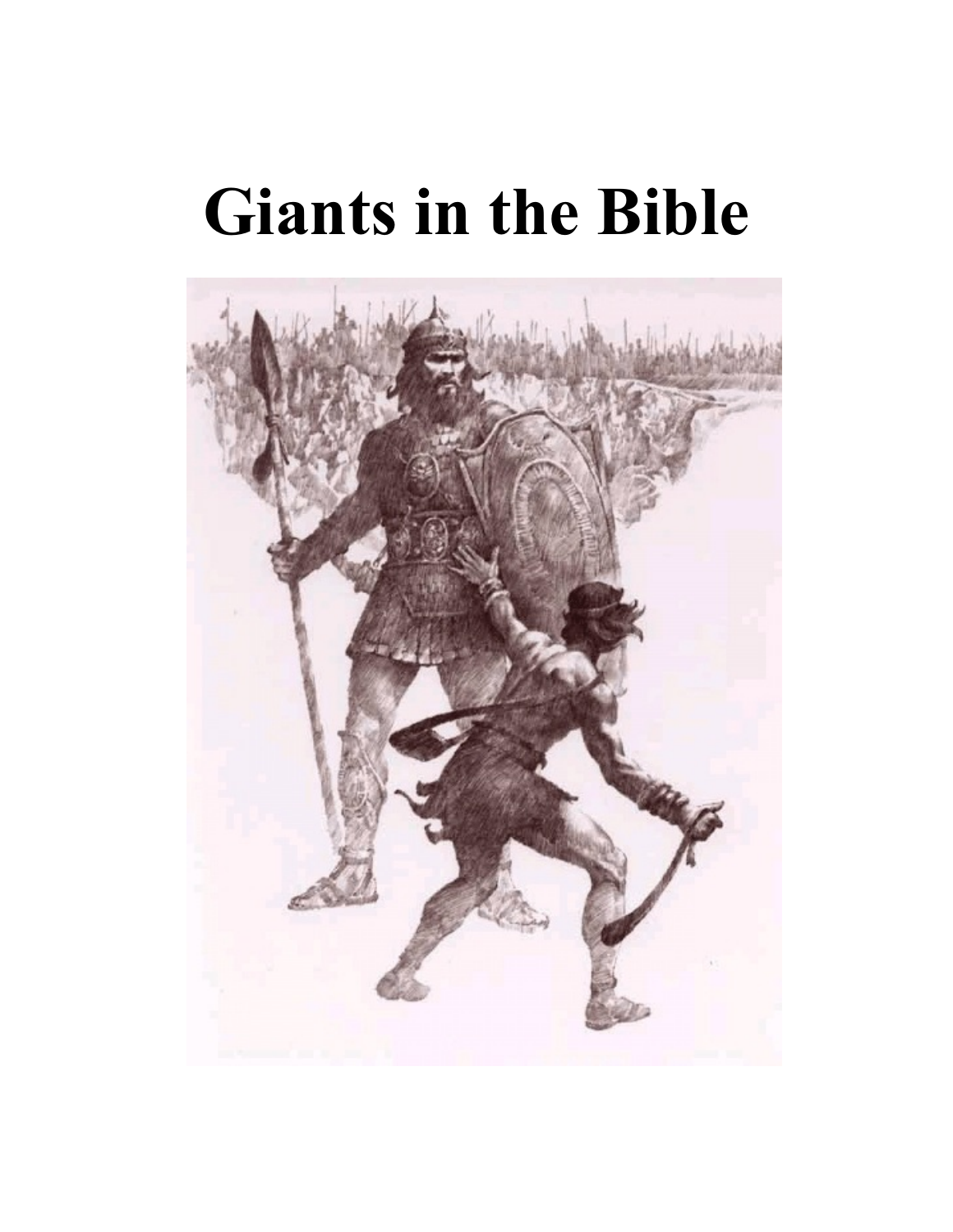# Thousands

## **How many giants were there?**



# 12 individual named giants mentioned in the Bible

## *RAPHA*

• Early ancestor of all the giant clans in what became the region of Palestine, which included the Anakites, Emites, and Horites (Deut 2:10-12; 2 Sam 21:16,18,20,22; 1 Chron 20:4,6,8)

## *ANAK*

• Father of a clan of giants living southern Cannaan (Num 13:28)

## *ARBA*

- Forefather of Anak and the Anakim (Josh 15:13; 21:11)
- Honored as "the greatest man among the Anakites" (Josh 14:15)
- The Anakite name for Hebron was Kiriath-Arba meaning "City of Arba" (Josh 15:13)

## *SEPHER*

• Because Debir was an Anakite city like Hebron (Josh 11:21), and because the former Anakite name for Debir was Kiriath-Sepher meaning "City of Sepher," it must be that Sepher was the name of another Anakite patriarch like Arba (Josh 15:15)

## *OG*

- The king of Bashan identified as the last of "the *Rephaites*" (Deut 3:11)
- Since other giants after Og are also *Rephaites*, the reference most likely means that Og was the last pure blooded (100%) giant sired by an angel mixing with a human woman (see explanation of the *Nephilim*)
- Bashan where Og ruled is in the region of Mount Hermon, and that according to the book of Enoch is where angels sired the *Nephilim*
- Og is the largest giant mentioned in the Bible—his bed was 13.5 feet long meaning Og was himself about 13 feet tall (Deut 3:11)
- Og with his army attacked the Israelites east of the Jordan in a battle at Edrei while they were still commanded by Moses (Deut 3:1-11)
- Og was defeated and killed and his territory was assigned to the half-tribe of Manasseh

## *AHIMAN*

- A descendant of Arba and Anak who lived in Kiriath-Arba (later named Hebron) when Israel invaded Canaan (Num 13:22)
- One of 3 giants driven out of Hebron by Caleb (Josh 15:14; Jdg 1:10,20)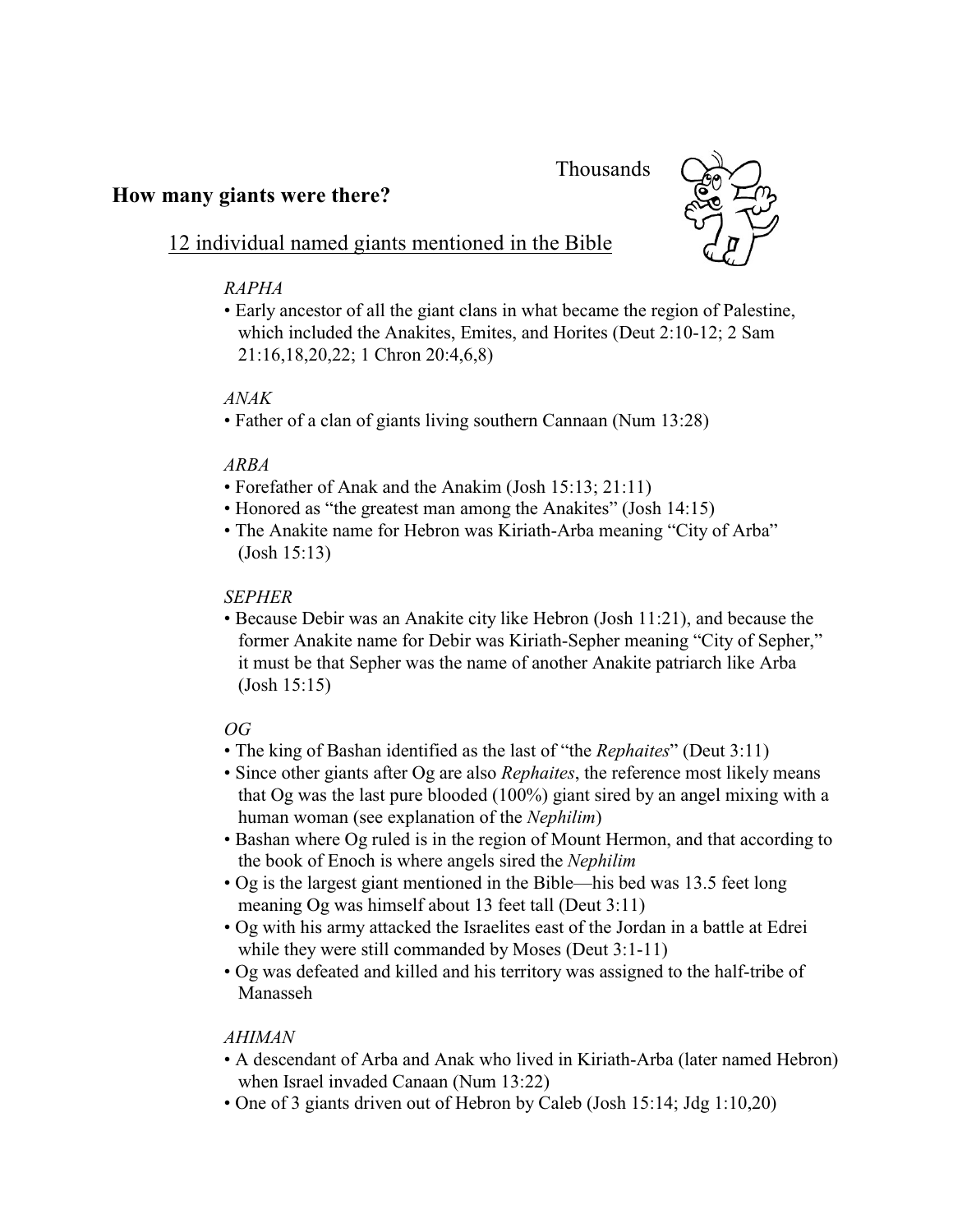#### *SHESHAI*

- A descendant of Arba and Anak who lived in Kiriath-Arba (later named Hebron) when Israel invaded Canaan (Num 13:22)
- One of 3 giants driven out of Hebron by Caleb (Josh 15:14; Jdg 1:10,20)

#### *TALMAI*

- A descendant of Arba and Anak who lived in Kiriath-Arba (later named Hebron) when Israel invaded Canaan (Num 13:22)
- One of 3 giants driven out of Hebron by Caleb (Josh 15:14; Jdg 1:10,20)

## *GOLIATH*

- The "champion" of the Philistine army opposing the Israelites under Saul (1 Sam 17:4)
- Was 9 feet tall, wore armor weighing 125 pounds, and spearhead weighed 15 pounds (1 Sam 17:4-7)
- Was descended from the Anakim giants whom Joshua allowed to survive in Gaza, Gath, and Ashdod (Josh 11:22)

#### *LAHMI*

- One of the giants living in Gath
- The brother of Goliath
- Was killed by one of David's men named Elhanan son of Jair
- Used a spear of similar size to one used by Goliath (1 Chron 20:5; 2 Sam 21:19)

#### *ISHBI-BENOB*

- One of the giants living in Gath with the Philistines in southern Canaan
- Was killed by David's nephew Abishai, son of David's sister Zeruiah, who rescued David when this giant went after David during a battle between the Philistines and Israelites (2 Sam 21:15-17,22)
- Used a spearhead weighing 7.5 pounds (2 Sam 21:16) which was merely half the size of Goliath's spearhead

## *SAPH* also called *SIPPAI*

- One of the giants subjugated by the Philistines in southern Canaan
- Another giant who lived with the Philistines in Gath
- Was killed by one of David's men named Sibbachai the Hushathite (1 Chron 20:4,8; 2 Sam 21:18,22)

# 2 unnamed individual giants mentioned in the Bible

*A giant with 6 fingers on each hand and 6 toes on each foot* (2 Sam 21:20-22; 1 Chron 20:6-8)

• One of the giants subjugated by the Philistines in southern Canaan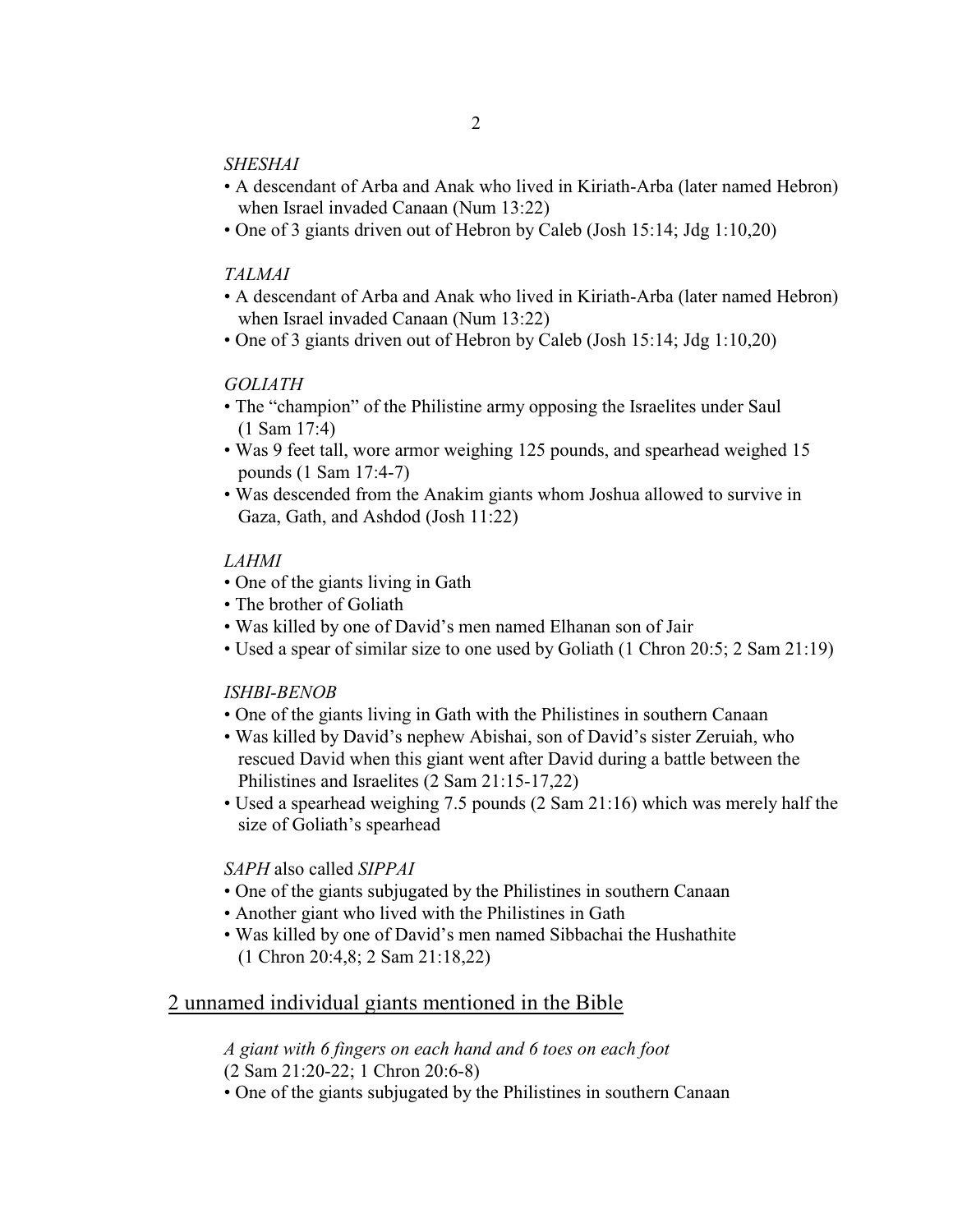- Another giant who lived with the Philistines in Gath
- Taunted Israel in battle and was killed Jonathan, the son David's brother Shimea

## *A "huge Egyptian"* (2 Sam 2:21; 1 Chron 11:23)

- Was 7.5 feet tall (1 Chron 11:23)
- Was killed by Benaiah son of Jehoiada
- Benaiah was unarmed but snatched away the Egyptian's own spear and killed him with it

## Families of giants mentioned in the Bible

*Families of Anakites living in Hebron and Debir* (Josh 10:36-39; 14:12-15)

*Goliath's family of giants who lived in Gath* (2 Sam 21:19; 1 Chron 20:5)

## At least 3 cities of giants mentioned in the Bible

*Anakites giants lived in 3 of their own cities*

- These were Hebron (formerly Kiriath-Arba), Debir (formerly Kiriath-Sepher), and Anab
- These Anakite cities were located "in the hill country of Judah" (Josh 11:21)

#### *Some Anakite giants also resided with the Philistines*

- Philistine cities where Anakite giants resided included Gaza, Gath and Ashdod
- These Philistine cities with Anakite residents were located on the coastal plain below the hill country of Judah (Josh 11:22)

## *Anakite giants of southern Canaan lived in "large cities that have walls up to the sky"* (Deut 9:2)

- This most likely referred to the Anakite cities of Hebron, Debir, and Anab
- May or may not have referred to the Philistine cities of Gaza, Gath, and Ashdod

## 5 clans of giants mentioned in the Bible

## *ANAKITES* or *ANAKIM* or *SONS OF ANAK*

- Were *Rephaites* (Deut 2:11) meaning they were giants descended from Rapha, a subgroup descended from the *Nephilim*
- Were giants descended from the *Nephlim* (Num 13:33)
- Were "people of great size" (Num 13:32)
- Were "stronger and taller" than regular people (Deut 1:28; 9:2)
- Were all descendants of a giant named Arba (Josh 15:13; 21:11)
- Were descendants of a giant named Anak who lived in southern Canaan (Num 13:22,28)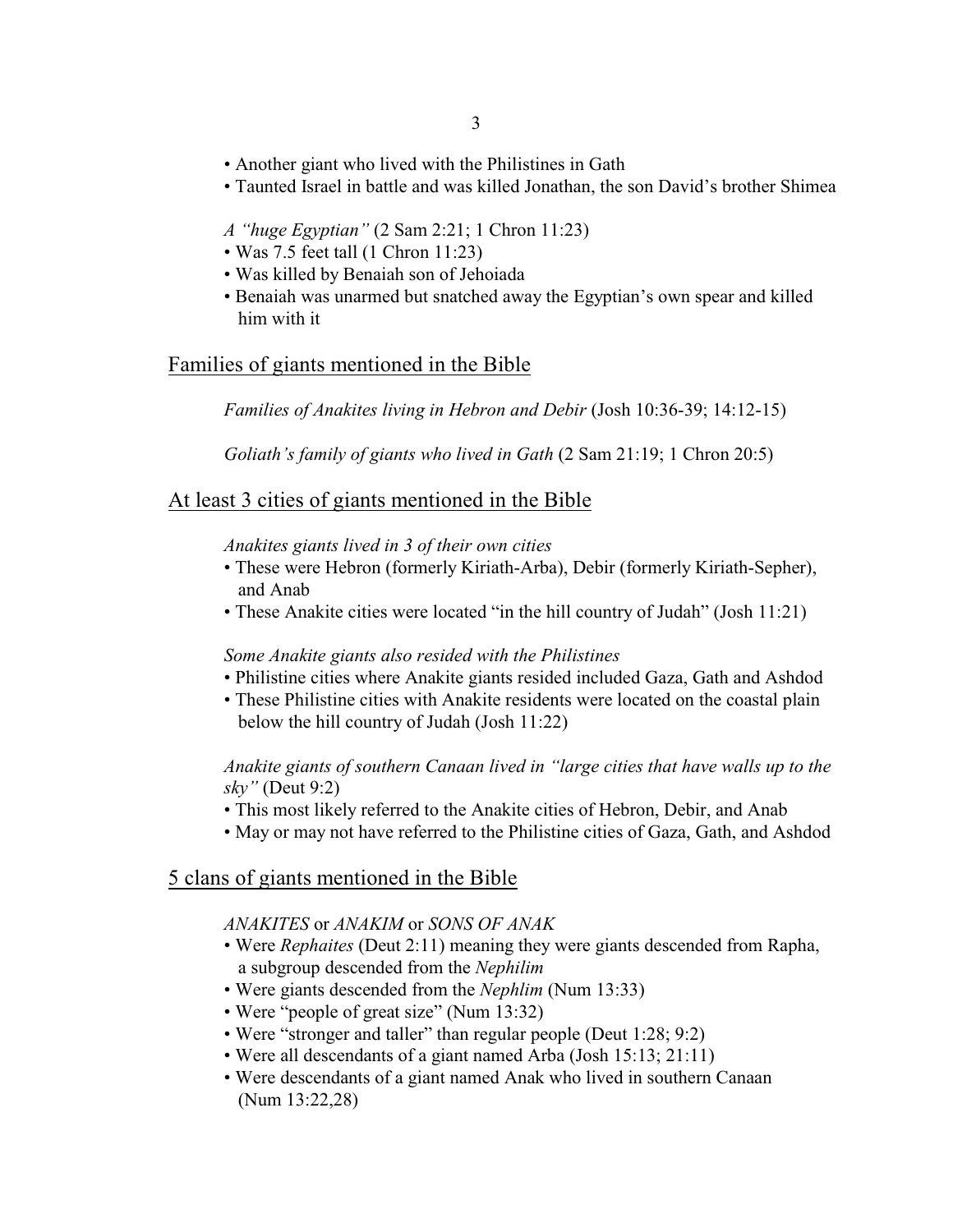#### *EMITES* or *EMIM*

- Described as "strong and numerous" and "tall as the Anakites" (Deut 2:10)
- Were *Rephaites* (Gen 14:5; Deut 2:11) meaning they were giants descended from Rapha, a subgroup descended from the *Nephilim*
- Lived east of the Jordan river in a region of Moab (Gen 14:5; Deut 2:11)
- Were defeated in Abraham's day by King Chedorlaomer (Gen 14:5)

#### *ZAMZUMMITES* or *ZAMZUMMIM* or *ZUZITES* or *ZUZIM*

- Described as "strong and numerous" and "tall as the Anakites" (Deut 2:21)
- Were *Rephaites* (Gen 14:5; Deut 2:20) meaning they were giants descended from Rapha, a subgroup descended from the *Nephilim*
- Lived east of the Jordan river in the region of the Ammonites (Deut 2:20)
- Were defeated in Abraham's day by King Chedorlaomer (Gen 14:5)
- Were later destroyed by the Ammonites (Deut 2:21)

#### *HORITES*

- Were *Rephaites* (Gen 14:5-6) meaning they were giants descended from Rapha, a subgroup descended from the *Nephilim*
- Lived in the "hill country of Seir" (Gen 14:6; Deut 2:12) a region of Edom
- Were defeated in Abraham's day by King Chedorlaomer (Gen 14:5-6)
- Were later destroyed by "the descendants of Esau," the Edomites (Deut 2:12,22)

#### *AVVITES*

- Mentioned only once at the end of a list of *Rephaites* (Deut 2:23)
- Lived in the coast land of southern Canaan in villages near Gaza (Deut 2:23)
- Were destroyed and replaced by the Caphtorites (ancestors of the Philistines who arrived from the island of Cypress/Caphtor)

#### An entire race of giants mentioned in the Bible

#### *NEPHILIM*

- Race of "renown heros" resulting from the sexual mixing of angels (sons of God) with human women (Gen 6:2)
- "Heros" in Gen 6:2 were not necessarily good people
- *Nephilim* were "heros" in the same sense that Goliath was called a "hero" of the Philistines (1 Sam 17:51)
- This resulted in offspring of exceptional size and strength (Num 13:33)
- This giant race aggravated the exceptional wickedness of men living before the flood and was a factor in God's decision to "wipe mankind from the face of the earth" by a flood (Gen 6:5-7)
- Angels continued siring *Nephilim* with human women even after the flood (Gen 6:4) which explains why descendants of the *Nephilim* resided in Canaan when Israel invaded under Joshua (Num 13:33)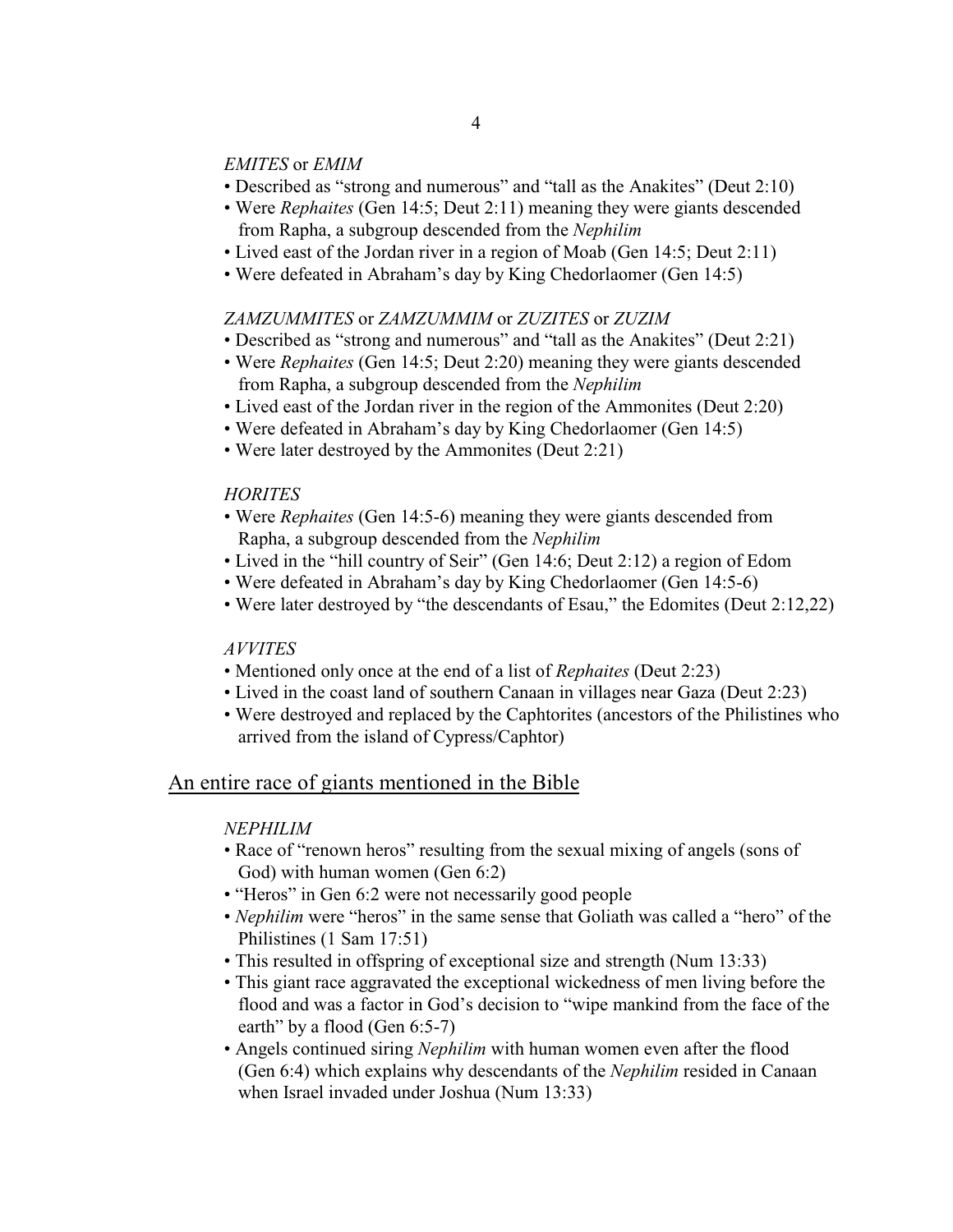- According to Jude, Enoch son of Jared, before the flood, in the  $7<sup>th</sup>$  generation following Adam, stood firm against an explosion of wickedness among men that led to angelic intervention (Jude 14-15)
- Since the sort of wickedness to which Jude refers required angelic intervention, it may well have concerned the *Nephilim*

#### *REPHAITES* or *REPHAIM* or *DESCENDANTS OF RAPHA*

- Initially referred to descendants of an individual giant named Rapha, and then became general term for several giant clans living in the region of Canaan
- *Rephaites* were *Nephilim* because the Anakites (a clan of *Rephaites*) are identified as *Nephilim* (Num 13:33)
- *Rephaite* clans included the Anakim, the Emim, the Zamzummim, the Horites, and the Avvites
- Were in the region of Canaan during Abraham's day (Gen 15:20)
- Several *Rephaite* clans were defeated by King Chedorlaomer in Abraham's day (Gen 14:5-6)
- Og, King of Bashan, is identified as the last individual "remnant of the *Rephaites*" (Deut 3:11). But since other giants after Og are also referred to as *Rephaites*, this reference most likely means that Og was the last pure blooded (100%) giant sired by an angel mixing with a human woman

## **Giant killers named in the Bible:**

*CHEDORLAOMER*, the king of Elam (region of Persia) who defeated several clans of giant people in the region of Canaan during the day of Abraham (Gen 14:5-6)

The unknown Israelite who killed Og, the giant king of Bashan (Deut 3:3)

*CALEB* who killed the giants Ahiman, Sheshai, and Talmai (Josh 15:14; Jdgs 1:10,20)

*OTHNIEL*, Caleb's son-in-law, who killed giants living in Debir (Josh 15:17; 10:39)

*DAVID* who killed the giant Goliath (1 Sam 17:51)

*BENAIAH SON OF JEHOIADA* who killed a "huge Egyptian" who was 7.5 feet tall (1 Chron 11:23)

*ELHANAN SON OF JAIR* who killed the giant Lahmi, brother of Goliath (2 Sam 21:19; 1 Chron 20:5)

*ABISHAI SON OF ZERUIAH*, David's nephew, who killed the giant Ishbi-Benob (2 Sam 21:16-17)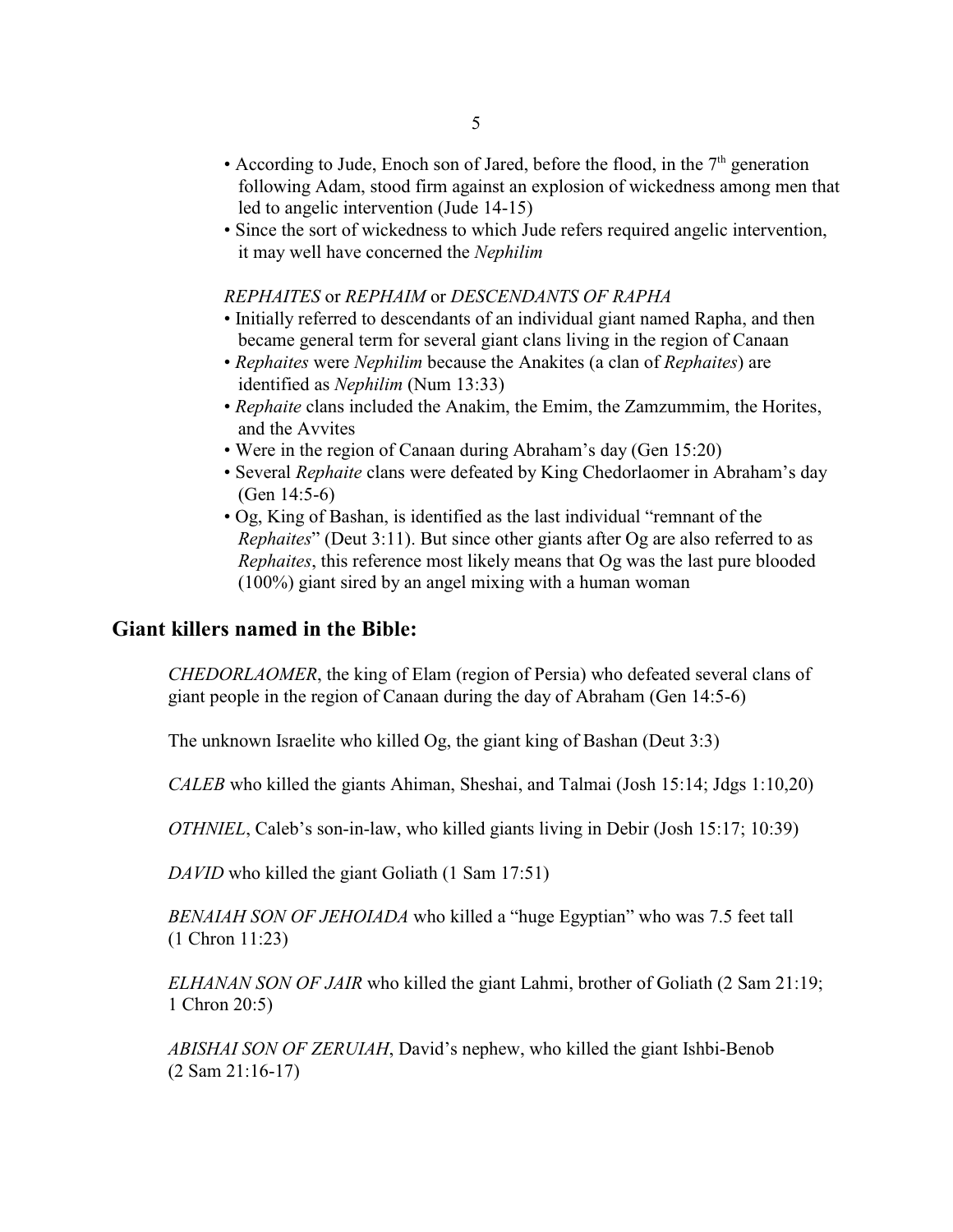*SIBBACHAI THE HUSHATHITE* who killed the giant either called Saph or Sippai (2 Sam 21:18; 1 Chron 20:4)

*JONATHAN SON OF SHIMEA*, David's nephew, who killed an unnamed giant with 6 fingers on each hand and 6 toes on each foot (2 Sam 21:20-21; 1 Chron 20:6-7)

## **Regions where giants lived:**

The "region of Argob" in Bashan ruled by Og the giant king (Deut 3:4)

Anakites were scattered throughout the "hill country of Judah and Israel" (Josh 11:21)

The main Anakite centers were the cities of Hebron (formerly Kiriath-Arba), Debir (formerly Kiriath-Sepher), and Anab in the hill country of Judah (Josh 11:21)

Some Anakites also lived in the coastal plain region with the Philistines in the cities of Gaza, Gath and Ashdod (Josh 11:22)

Emim lived east of the Jordan river in a region of Moab (Gen 14:5; Deut 2:11)

Zamzummim lived east of the Jordan river in the region of the Ammonites (Deut 2:20)

Horites lived below the Dead Sea in the "hill country of Seir" (Gen 14:6; Deut 2:12) a region of Edom

Avvites lived in the coast land of southern Canaan in villages near Gaza (Deut 2:23)

The place where a coalition of eastern kings led by Chedorloamer, king of Elam (in the region of Persia) defeated the combined armies of several giant clans was named *Shaveh-Kiriathaim* (Wasteland of Kiriathaim). This place is a valley located in the high plain above the Arnon River east of the Dead Sea in the region of Moab (Gen 14:5)

## **How the clans of giant were related:**

Arba was the "forefather of Anak," the patriarch of the Anakim clan (Josh 15:13; 21:11)

Anakim were descended from the *Nephilim* (Num 13:33)

Rapha was the early ancestor of all the giant clans living throughout the region of what became Palestine. Giant clans descended from Rapha were referred to as *Rephaites* and included the Anakites, the Emites, the Zamzummites, the Horites, and the Avvites (Gen 14:5-6; Deut 2:10-12,23; 2 Sam 21:16,18,20,22; 1 Chron 20:4,6,8)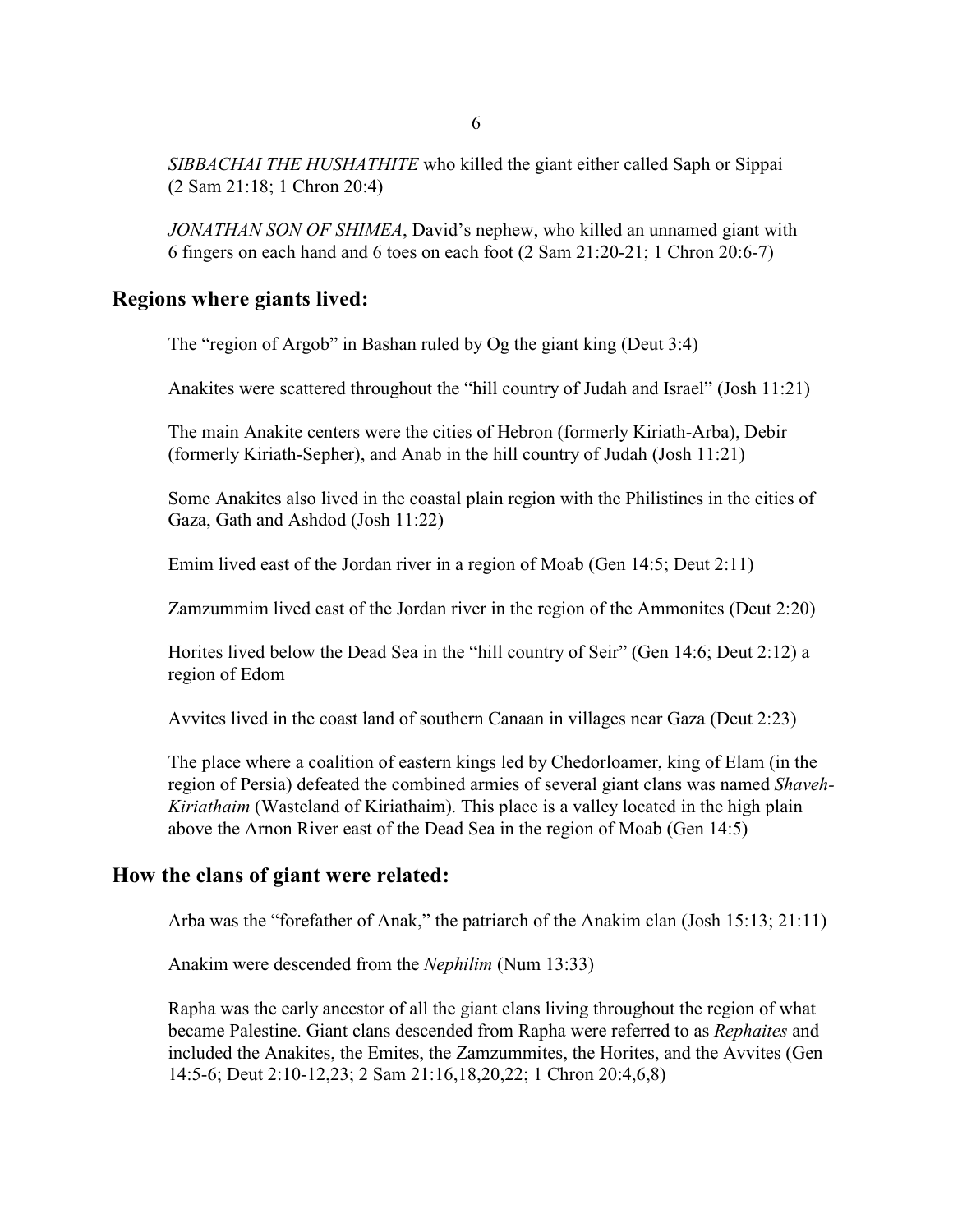Since the Anakites were giants descended both from Rapha (Deut 2:10-11) and the *Nephilim* (Num 13:33), that means all *Rephaites* (descendants of Rapha) were descended from the *Nephilim*. The *Nephilim* were the original giants (Gen 6:4)



## **Key stories involving giants:**

A race of giants called *Nephilim* begin with angels mixing with women not only before but also after the flood (Gen 6:1-4)

Chedorlaomer, king of Elam (region of Persia), forms a coalition of kings who invade the region of Canaan and defeated several clans of giant people descended from the *Nephilim* during the day of Abraham (Gen 14:5-6)

Spies sent by Moses discover giants (descendants of the *Nephilim*) living in walled cities in southern Canaan. 10 of the spies conclude that opposing the giants was hopeless, but Caleb and Joshua had faith that God would enable them to overcome (Num 13:27-33)

Moses leads Israel in killing Og the giant king of Bashan and defeating his entire army. Israel then takes the land of Bashan at their own (Deut 3:1-11)

Caleb drives out and kills all the giants living in Hebron, formly called Kiriath-Arba, (Josh 10:36-37; 14:12-15)

Othniel, Caleb's son-in-law, drives out and kills all the giants living in Debir, formerly called Kiriath-Sepher, (Josh 10:38-39; 15:15-17)

Joshua destroys all the Anakites except those in Gaza, Gath and Ashdod (Josh 11:22)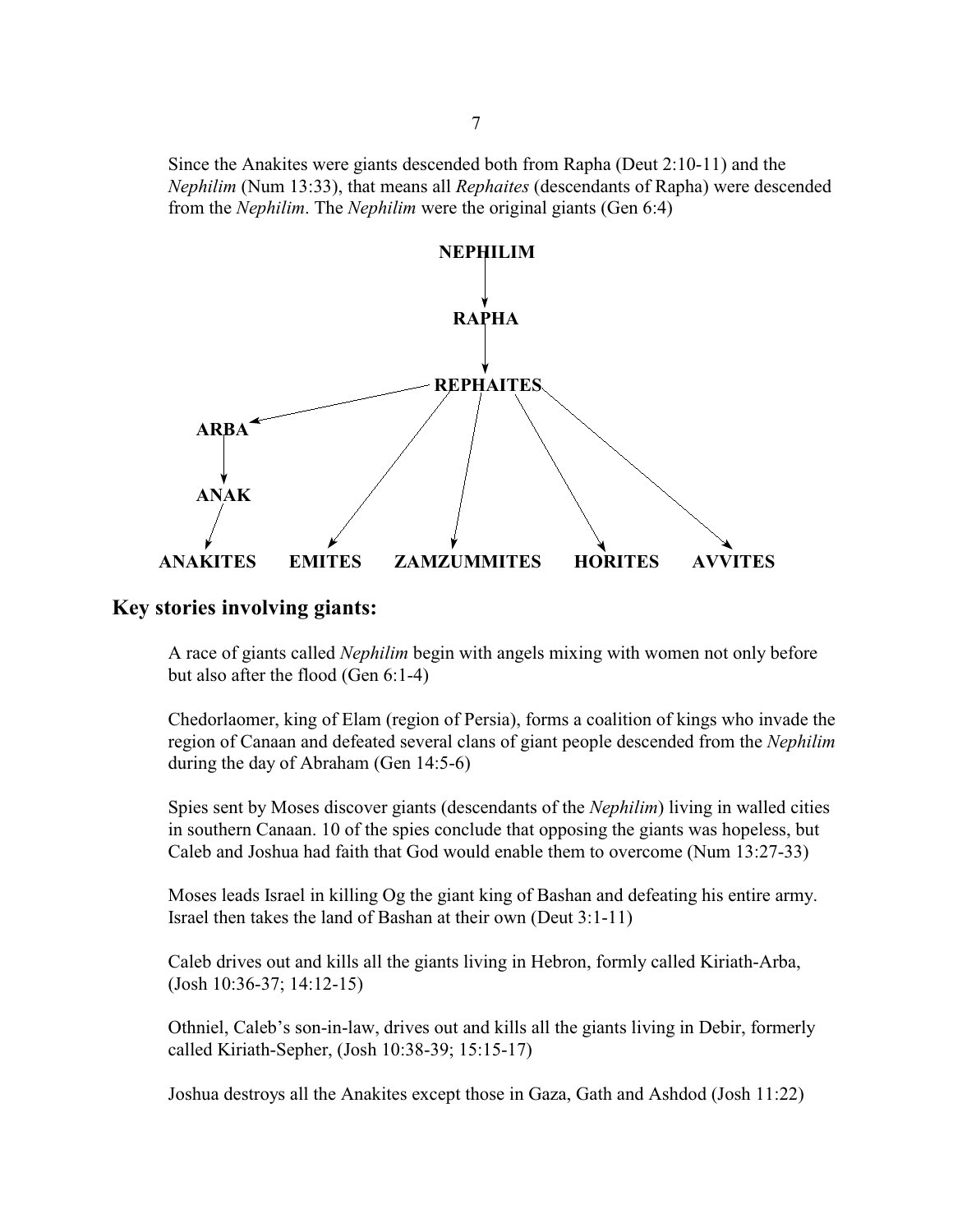Philistines destroy the Avvites near Gaza (Deut 2:23) and subdue other giant clans in southern Canaan (1 Chron 20:4)

Moabites subdue the Emim living in the region of Moab (Deut 2:11)

Ammonites drive out the Zamzummim living in the region of Ammon (Deut 2:21)

Edomites drive out the Horites living in the region of Edom (Deut 2:12)

David kills the giant Goliath (1 Sam 17:51)

Benaiah son of Jehoiada kills a 7.5 foot Egyptian (1 Chron 11:23)

Elhanan kills the giant Lahmi (2 Sam 21:19; 1 Chron 20:5)

Abishai kills the giant Ishi-Benob (2 Sam 21:16-17)

Sibbachai kills the giant called Saph or Sippai (2 Sam 21:18; 1 Chron 20:4)

Jonathan son of Shimea kills the unnamed giant with 6 fingers on each hand and 6 toes on each foot (2 Sam 21:20-21; 1 Chron 20:6-7)

## **Where did all these giants come from?**

- ° All giants in the Bible are descended from the *Nephilim*
- $\mathcal{P}$  The name *Nephilim* literally means "fallen ones"
- $\mathcal{P}$  The *Nephilim* came from angels mixing with human women (Gen 6:2), which occurred not only before but also after the flood (Gen 6:4). Not all theologians agree, but this is the only explanation that explains why their offspring (the *Nephilim*) would be unusually strong and tall
- $\mathcal O$  This is a very ancient interpretation supported by the book of Enoch. Enoch is not part of the Bible, but its reliability is validated by the book of Jude in the Bible which includes a quote taken from the book of Enoch (Jude 14-15)
- $\mathcal V$  The book of Enoch records how "in the days of Jared" (who lived before Noah and died just before the flood) angels disobeyed God (defiled themselves) by having sexual relations with women who gave birth to a race of giants called the *Nephilim*
- $\mathcal V$  The book of Enoch also reports that all this activity involving angels and women (activity giving rise to the *Nephilim*) took place in the region geographically located near (or on) Mount Hermon just north of Bashan (where the giant Og later reigned as king)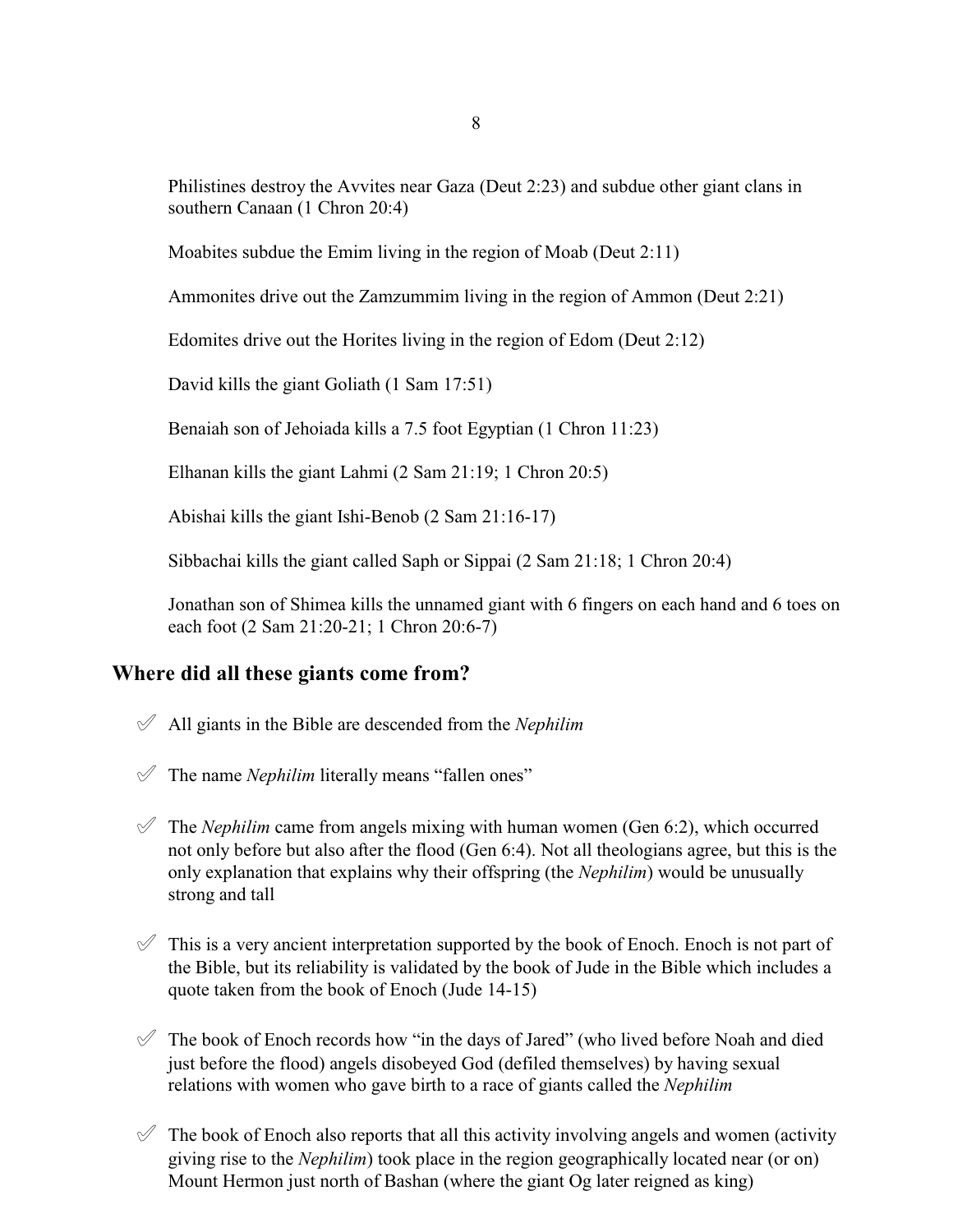$\mathcal V$  This interpretation not only explains the origin of giants in the Bible, but also explains the reference in the New Testament to angels who are now imprisoned waiting judgment because in the days of Noah they "disobeyed" God (1 Pet 3:19) by "not keeping their position" and "leaving their properly assigned place" (Jude 6)

# **Observations about giants mentioned in the Bible:**

- $\mathcal O$  It appears that the race of giants mentioned in the Bible as existing after Noah's flood began in the region of Mount Hermon, east of the Jordan and north of Bashan
- $\mathcal O$  Over time, this race of giants evolved into various clannal (tribal) groups some of whom migrated southward east of the Jordan River through the region of Ammon, then to Moab and lastly to Edom (south of the Dead Sea)
- $\mathcal V$  Eventually some branches of this giant race migrated across the Jordan River with some settling into the hill country of southern Canaan, and some migrating as far as the coastal plain in the region of Gaza
- $\mathcal V$  While these giant descendants of the *Nephilim* were much larger and stronger that other men and for that reason struck fear in those who opposed them, it also appears they were not especially bright (and were perhaps slow) because they lost to everyone who opposed them—the coalition led by Chedorlaomer, the Philistines, the Moabites, the Ammonites, and the Edomites, as well as the Israelites
- $\mathcal O$  Over time this race of giants intermarried with non-giants, and king Og of Bashan seems to have been the last of the original race or pure blood descendants of the *Nephilim*
- $\mathcal O$  This may also explain why giants in the Bible were growing shorter over time. During the day of Moses, the giant Og was 13 feet tall, but 400 years later in David's day the giant Goliath was just 9 feet tall. And Goliath's younger colleague, Ishbi-Benob, seems to have been weaker than Goliath because he used a spearhead that was only half the size of Goliath's spearhead
- $\mathcal O$  The Israelites under Joshua (especially Caleb) destroyed most of the race of giants remaining in the region of Canaan. But they did not destroy all because they left a few who were living in the Philistine cities of Gaza, Gath, and Ashdod
- $\mathcal O$  The giants killed by David and his men about 200 or 300 years later were not 100% pure blood giants (they were mixed blooded) and were the last remaining vestiges of those who were descended from the *Nephilim*
- $\mathcal O$  No giants survived anywhere on earth after David rose to power in about 1005 BC